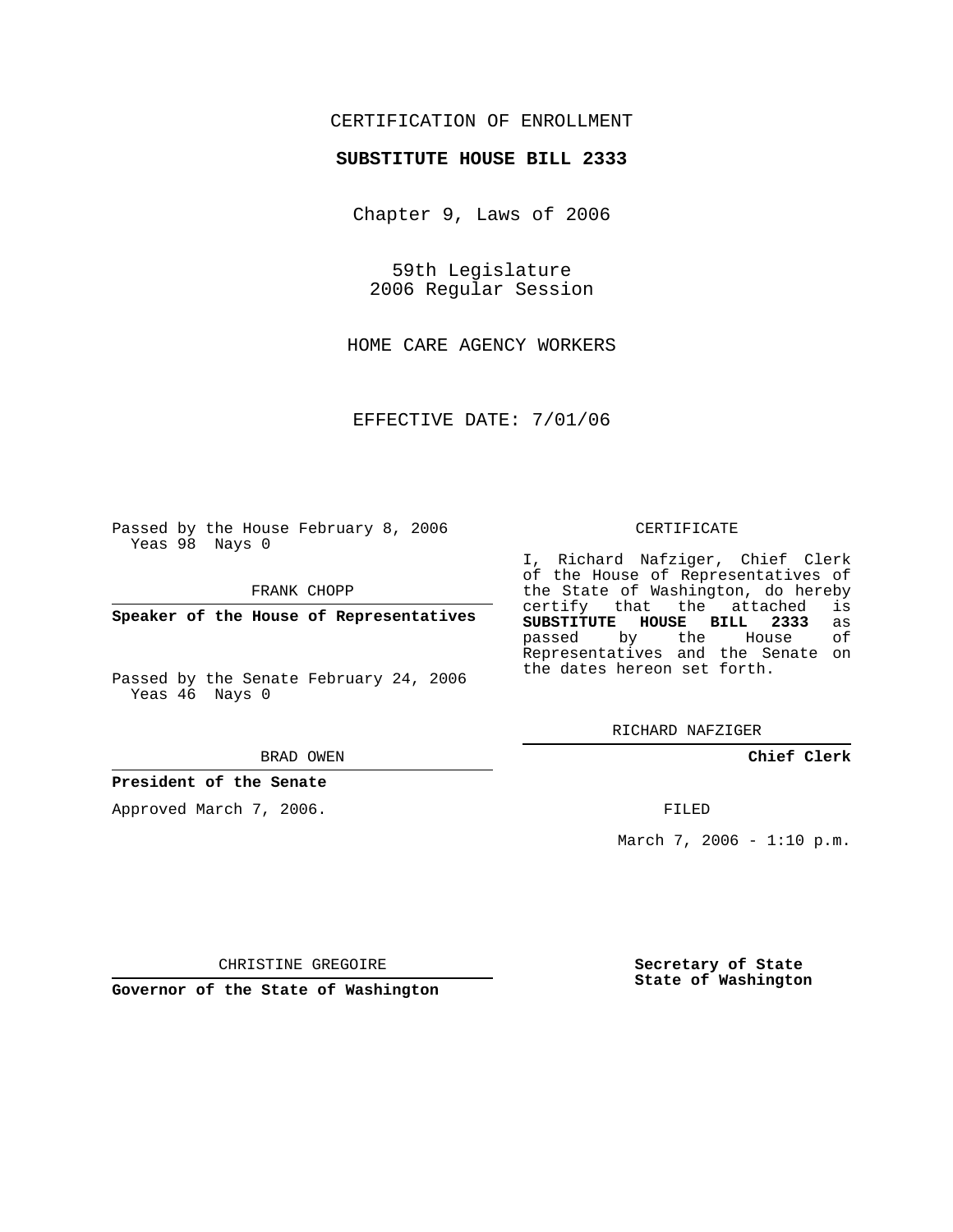# **SUBSTITUTE HOUSE BILL 2333** \_\_\_\_\_\_\_\_\_\_\_\_\_\_\_\_\_\_\_\_\_\_\_\_\_\_\_\_\_\_\_\_\_\_\_\_\_\_\_\_\_\_\_\_\_

\_\_\_\_\_\_\_\_\_\_\_\_\_\_\_\_\_\_\_\_\_\_\_\_\_\_\_\_\_\_\_\_\_\_\_\_\_\_\_\_\_\_\_\_\_

Passed Legislature - 2006 Regular Session

# **State of Washington 59th Legislature 2006 Regular Session**

**By** House Committee on Appropriations (originally sponsored by Representatives Green, Haler, Conway, Curtis, Fromhold, McDonald, Walsh, Strow, Sells, Campbell, Miloscia, Roach, P. Sullivan, Morrell, McDermott, Serben, Darneille, Appleton, Williams, Chase, Moeller, Hasegawa, Rodne, Linville, Santos, Springer, Wallace, Kenney, Cody, Ericksen, O'Brien, Wood, B. Sullivan, Simpson, Ericks, Ormsby and McCune)

READ FIRST TIME 02/07/06.

 1 AN ACT Relating to parity for home care agency workers; adding a 2 new section to chapter 74.39A RCW; creating a new section; providing an 3 effective date; and providing an expiration date.

4 BE IT ENACTED BY THE LEGISLATURE OF THE STATE OF WASHINGTON:

 5 NEW SECTION. **Sec. 1.** A new section is added to chapter 74.39A RCW 6 to read as follows:

 (1) The department shall create a formula that converts the cost of the increase in wages and benefits negotiated and funded in the contract for individual providers of home care services pursuant to RCW 74.39A.270 and 74.39A.300, into a per-hour amount, excluding those benefits defined in subsection (2) of this section. That per-hour amount shall be added to the statewide home care agency vendor rate and shall be used exclusively for improving the wages and benefits of home care agency workers who provide direct care. The formula shall account 15 for:

16 (a) All types of wages, benefits, and compensation negotiated and 17 funded each biennium, including but not limited to:

18 (i) Regular wages;

19 (ii) Benefit pay, such as vacation, sick, and holiday pay;